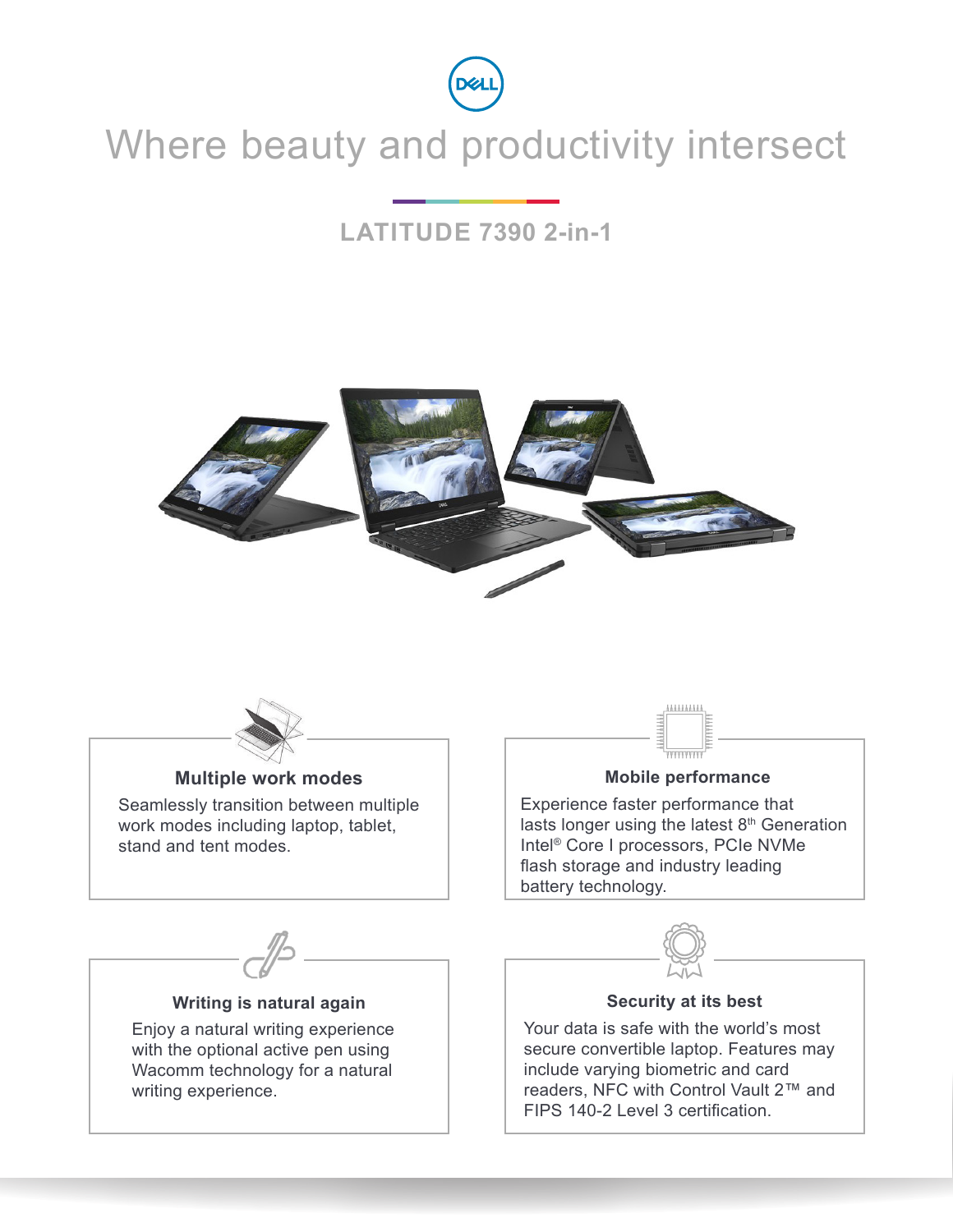# Features & Technical Specifications

### **Model Number Latitude 7390 2-in-1**

| <b>Processor Options<sup>1</sup></b>                       | 7 <sup>th</sup> Gen Intel <sup>®</sup> Core™ Processors up to i3, U Dual Core<br>8 <sup>th</sup> Gen Intel <sup>®</sup> Core™ Processors up to i7, U Quad Core                                                                                                                                                                                                                                                                                                                                                                                                                                                                                                                                                                                                                                                                                                                                                                                             |
|------------------------------------------------------------|------------------------------------------------------------------------------------------------------------------------------------------------------------------------------------------------------------------------------------------------------------------------------------------------------------------------------------------------------------------------------------------------------------------------------------------------------------------------------------------------------------------------------------------------------------------------------------------------------------------------------------------------------------------------------------------------------------------------------------------------------------------------------------------------------------------------------------------------------------------------------------------------------------------------------------------------------------|
| <b>Operating System<sup>1</sup></b>                        | Microsoft <sup>®</sup> Windows 10 Pro 64<br>Microsoft <sup>®</sup> Windows 10 Home 64 bit                                                                                                                                                                                                                                                                                                                                                                                                                                                                                                                                                                                                                                                                                                                                                                                                                                                                  |
| Memory Options <sup>1,2,3</sup>                            | 4GB/8GB LPDDR3 SDRAM 1866MHz (on board)<br>16GB LPDDR3 SDRAM 2133MHz (on board)                                                                                                                                                                                                                                                                                                                                                                                                                                                                                                                                                                                                                                                                                                                                                                                                                                                                            |
| Chipset <sup>1</sup>                                       | Integrated with the Processor                                                                                                                                                                                                                                                                                                                                                                                                                                                                                                                                                                                                                                                                                                                                                                                                                                                                                                                              |
| <b>Intel Responsiveness</b><br>Technologies <sup>1,7</sup> | Intel <sup>®</sup> Rapid Storage Technology                                                                                                                                                                                                                                                                                                                                                                                                                                                                                                                                                                                                                                                                                                                                                                                                                                                                                                                |
| Graphics $1,13$                                            | Intel <sup>®</sup> Integrated HD Graphics 620 (7 <sup>th</sup> Generation Intel <sup>®</sup> Core™)<br>Intel <sup>®</sup> Integrated UHD Graphics 620 (8 <sup>th</sup> Generation Intel® Core™)                                                                                                                                                                                                                                                                                                                                                                                                                                                                                                                                                                                                                                                                                                                                                            |
| Display <sup>1</sup>                                       | 13.3" 16:9 1920x1080 WVA Touch with Corning® Gorilla Glass® 4, Active Pen Support, Anti-reflective and Anti-Smudge,<br>255 nits                                                                                                                                                                                                                                                                                                                                                                                                                                                                                                                                                                                                                                                                                                                                                                                                                            |
| Storage <sup>1</sup>                                       | SSD M.2 2280 PCIe/NVMe Class 40 up to 1TB<br>SSD M.2 2280 SATA Class 20 up to 256GB<br>SSD M.2 2280 PCIe/NVMe Class 40 Opal 2.0 SED up to 512GB<br>SSD M.2 2230 Cache PCIe/NVMe Class 35 up to 256 GB (in WWAN slot)                                                                                                                                                                                                                                                                                                                                                                                                                                                                                                                                                                                                                                                                                                                                       |
| Security <sup>1</sup>                                      | TPM 2.0 FIPS 140-2 Certified, TCG Certified (February 2018)<br>Optional Hardware Authentication Bundle 1: Contacted Smart Card, Control Vault 2.0 Advanced Authentication with FIPS<br>140-2 Level 3 Certification<br>Optional Hardware Authentication Bundle 2: Touch Fingerprint Reader, FIPS 201 Contacted Smart Card, Contactless Smart<br>Card/NFC <sup>5</sup> , Control Vault 2.0 Advanced Authentication with FIPS 140-2 Level 3 Certification<br>Optional Face IR camera (Windows Hello compliant)<br>Dell Client Command Suite<br>Optional Dell Data Security and Management Software<br>Dell Data Protection   Endpoint Security Suite Enterprise<br>Dell Data Protection   Encryption (Enterprise or Personal Edition)<br>MozyPro®, MozyEnterprise®<br>Dell Data Protection   Threat Defense<br>Dell Data Guardian<br>RSA NetWitness® Endpoint<br>VMware Airwatch <sup>®</sup><br>Absolute Data & Device Security<br><b>RSA SecurID Access</b> |
| Docking <sup>1</sup>                                       | Dell Business Dock - WD15 (optional, sold separately)<br>Dell Business Thunderbolt Dock - TB16 (optional, sold separately)<br>Dell Business Dock with Monitor Stand - DS1000 (optional, sold separately)                                                                                                                                                                                                                                                                                                                                                                                                                                                                                                                                                                                                                                                                                                                                                   |
| <b>Optical Drive Options</b>                               | <b>External Options Only</b>                                                                                                                                                                                                                                                                                                                                                                                                                                                                                                                                                                                                                                                                                                                                                                                                                                                                                                                               |
| Multimedia <sup>1</sup>                                    | Microsoft Skype for Business Certified<br>Optional HD or IR Camera (User-Facing fixed focus) with LED<br>Stereo Speaker with MaxxAudio Pro<br>4 x Noise reducing integrated array microphones<br>Headset/Mic combo jack                                                                                                                                                                                                                                                                                                                                                                                                                                                                                                                                                                                                                                                                                                                                    |
| <b>Battery Options<sup>1</sup></b>                         | 45WHr <sup>6</sup> Polymer, ExpressCharge™ capable<br>60WHr <sup>6</sup> Polymer, ExpressCharge™ capable<br>60WHr <sup>6</sup> Polymer Long Life Cycle                                                                                                                                                                                                                                                                                                                                                                                                                                                                                                                                                                                                                                                                                                                                                                                                     |
| Power Options <sup>1</sup>                                 | 45W adapter, USB Type-C<br>65W adapter, USB Type-C<br>90W adapter, USB Type-C                                                                                                                                                                                                                                                                                                                                                                                                                                                                                                                                                                                                                                                                                                                                                                                                                                                                              |
| <b>Connectivity</b><br>Options <sup>1,14</sup>             | Microsoft Modern Standby compliant<br>WiFi Display (Miracast) <sup>14</sup><br><b>Wireless LAN Options<sup>8</sup>:</b><br>Qualcomm <sup>®</sup> QCA61x4A 802.11ac Dual Band (2x2) Wireless Adapter+ Bluetooth 4.1<br>Qualcomm <sup>®</sup> QCA6174A Extended Range 802.11ac MU-MIMO Dual Band (2x2) Wi-Fi + Bluetooth 4.1<br>Intel® Dual-Band Wireless-AC 8265 Wi-Fi + BT 4.2 Wireless Card (2x2). Bluetooth Optional<br>Optional Mobile Broadband Options: <sup>8,10</sup><br>Qualcomm <sup>®</sup> Snapdragon™ X7 LTE-A (DW5811e) for AT&T, Verizon & Sprint (US)<br>Qualcomm <sup>®</sup> Snapdragon™ X7 LTE-A (DW5811e) (EMEA/APJ/ROW)<br>Qualcomm <sup>®</sup> Snapdragon™ X7 HSPA+ (DW5811e) (Indonesia)<br>Qualcomm <sup>®</sup> Snapdragon™ X7 LTE-A (DW5816e) (Japan/ANZ/China/India)                                                                                                                                                            |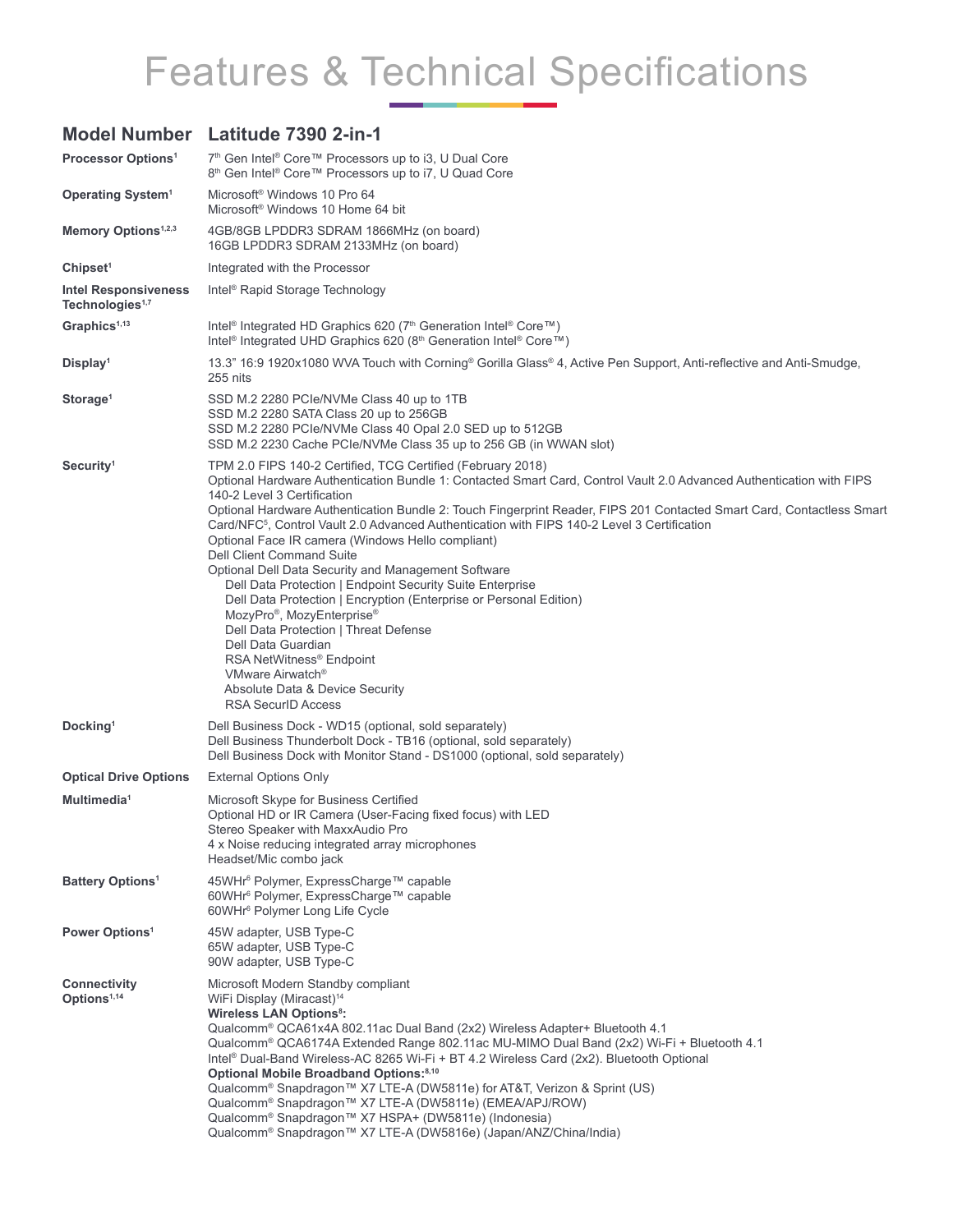| Ports, Slots &<br>Chassis <sup>1</sup>                            | 2 x USB 3.1 Gen 1 (with Power Share)<br>2 x Display Port over USB Type-C™ (with optional Thunderbolt™3)<br><b>HDMI 1.4</b><br>uSIM card slot (WWAN only)<br>uSD 4.0 Memory card reader<br>Noble Wedge Lock slot<br>Power Button<br>Volume Up/Down Rocker                                                                                                                                 |
|-------------------------------------------------------------------|------------------------------------------------------------------------------------------------------------------------------------------------------------------------------------------------------------------------------------------------------------------------------------------------------------------------------------------------------------------------------------------|
| Keyboard                                                          | Single Pointing Backlit Keyboard with Dual-Button Mircosoft® Precision Touchpad, 1.65 mm key travel                                                                                                                                                                                                                                                                                      |
| Pen                                                               | Dell Active Pen PN557W (optional, sold separately)                                                                                                                                                                                                                                                                                                                                       |
| Dimensions &<br>Weight <sup>1,15</sup>                            | Width: 12" / 305.1mm<br>Narrow Bezel Height: 0.46"- 0.70" / 11.75-17.85mm (Front to Back)<br>Standard Bezel Height: 0.51"- 0.75" / 12.92-19.03mm (Front to Back)<br>Depth 8.26" / 210mm (211mm standard bezel)<br>Starting weight: 3.12lb / 1.42kg (with WLAN, 45Whr 3-cell Battery, M.2 128GB SSD)                                                                                      |
| <b>Regulatory and</b><br>Environmental<br>Compliance <sup>1</sup> | Regulatory Model: RMN-P29S<br>Regulatory Type: RTN- P29S002<br>ENERGY STAR 6.1 <sup>1</sup><br>EPEAT Gold Registered. For specific country participation and rating,<br>please see www.epeat.net<br>Hq-Free/Arsenic-Free<br>BFR/PVC free (not including PSU) <sup>9</sup><br><b>TAA</b> compliant                                                                                        |
| Input <sup>1</sup>                                                | 10-Finger Touch Display<br>Integrated Array Microphones (4)                                                                                                                                                                                                                                                                                                                              |
|                                                                   | Headset/Mic combo jack                                                                                                                                                                                                                                                                                                                                                                   |
|                                                                   | Integrated ISO Keyboard<br>Active Pen PN557W (Optional, sold separately)                                                                                                                                                                                                                                                                                                                 |
| <b>Sensors</b>                                                    | Gyroscope, eCompass/Magnetometer, Accelerometer, GPS (via WWAN Card only)                                                                                                                                                                                                                                                                                                                |
| <b>Systems</b><br>Management <sup>1</sup>                         | Intel® vPro™ (AMT 11.8) Technology's advanced management features (optional, requires Intel WiFi® Link WLAN and a<br>vPro compatible processor), Dell Client Command Suite available<br>(dell.com/command), Factory Installed Dell Client Command   Update, Dell Command   Power Manager avialable via Cirrus                                                                            |
| <b>Warranty and Service<sup>1</sup></b>                           | Limited Hardware Warranty <sup>4</sup> , Standard 1 year Mail-in Service after Remote Diagnosis <sup>11</sup> , optional 3, 4 and 5 year hardware<br>warranty extensions and 3-5 year Dell ProSupport contracts available <sup>12</sup>                                                                                                                                                  |
| Peripheral<br>Ecosystem <sup>1</sup>                              | Powerful accessories designed and tested for Latitude 7390 2-in-1 enable seamless productivity for On-the-Go<br>Professionals, wherever work takes them. Includes Dell Active Pen (PN557W), Dell Hybrid Adapter + Power Bank - USB-C,<br>Dell USB-C Mobile Adapter - DA300 (February 2018), Dell Business Dock - WD15, Dell Premier Slim Backpack 14, Dell<br>Pro Stereo Headset - UC350 |

1 Offering may vary by country and by configuration

- 4 Limited Hardware Warranty: For copy of Limited Hardware Warranty, write Dell USA LP, Attn: Warranties, One Dell Way, Round Rock, TX 78682 or see [www.dell.com/warranty](http://www.dell.com/warranty)
- <sup>5</sup> Tap to Pay will not be supported. Tap to Login is only supported with USH SKU
- <sup>6</sup> The stated Watt Hour (WHr) is not an indication of battery life
- 7 Intel Rapid Storage Technology requires a HDD, mSATAor an SSD, as primary storage device. See OS requirements
- <sup>8</sup> Wireless antenna and module available only at time of system purchase
- <sup>9</sup>Dell Latitude 5000 Series 2-in-1 are brominated flame retardant free (BFR-free) and polyvinyl chloride free (PVC-free); meeting the definition of BFR-/PVC-free as set forth in the iNEMI Position Statement on the 'Definition of Low-Halogen Electronics (BFR-/CFR-/PVC-free)'. Plastic parts contain less than 1,000 ppm (0.1%) of bromine (if the Br source is from BFRs) and less than 1,000 ppm (0.1%) of chlorine (if the Cl source is from CFRs or PVC or PVC copolymers). All printed circuit board (PCB) and substrate laminates contain bromine/chlorine total less than 1,500 ppm (0.15%) with a maximum chlorine of 900 ppm (0.09%) and maximum bromine being 900 ppm (0.09%).<br><sup>10</sup> Mobile Broadband Subject to service provider's broadband subscription and coverage area; additional charges apply.
- 
- <sup>11</sup> Onsite Service after Remote Diagnosis: Remote Diagnosis is determination by online/phone technician of cause of issue; may involve customer access to inside of system and multiple or extended sessions. If issue is covered by Limited Hardware Warranty (www.dell.com/warranty) and not resolved remotely, technician and/or part will be dispatched, usually within 1 business day following completion of Remote Diagnosis. Availability varies. Other conditions apply.
- <sup>12</sup> Dell Services: Availability and terms of Dell Services vary by region. For more information, visit [www.dell.com/servicedescriptions.](http://www.dell.com/servicedescriptions)
- <sup>13</sup> GB means 1 billion bytes and TB equals 1 trillion bytes; significant system memory may be used to support graphics, depending on system memory size and other factors.
- 14 Miracast Wireless Technology: Requires a compatible media adapter (sold separately and can be integrated into the display) and an HDMI-enabled display.
- <sup>15</sup> Weights vary depending on configuration and manufacturing variability.

16 Available in US only

<sup>2</sup> A 64-bit operating system is required to support 4GB or more of system memory.

<sup>&</sup>lt;sup>3</sup> GB means 1 billion bytes and TB equals 1 trillion bytes; actual capacity varies with preloaded material and operating environment and will be less.